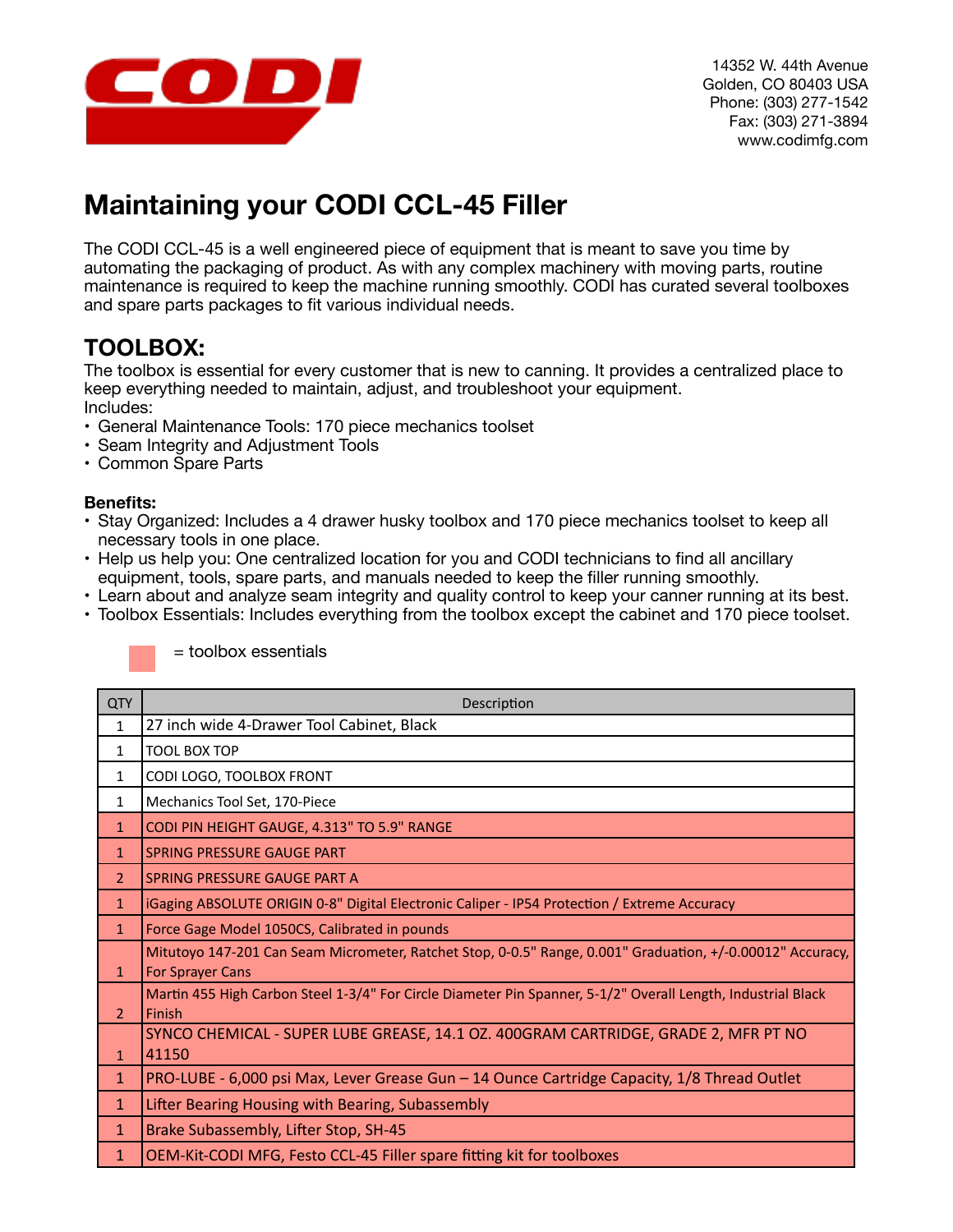

14352 W. 44th Avenue Golden, CO 80403 USA Phone: (303) 277-1542 Fax: (303) 271-3894 www.codimfg.com

### **SPARE PARTS:**

When running any piece of equipment that is essential to production and profit, we recommend keeping spare parts on hand to limit down time and the need for a service technician. We have 3 tiers of spare parts that are recommended for customers at various stages of ownership and usage.

### **Benefits:**

- Save 20% off retail price
- Limit down time as a result of failed parts
- 3 tiers available for different customer needs

#### **Tier 1: Recommended for every customer running a filler. Includes parts that need to be replaced often or are easy to replace without a technician.**

| Qty            | <b>Units</b> | <b>Description</b>                                                                                                                    |
|----------------|--------------|---------------------------------------------------------------------------------------------------------------------------------------|
| 6              | EA           | CAN SEAL GASKET, 202 NECK CAN, VITON RUBBER, MODIFIED TO REMOVE EXCESS FLANGE                                                         |
| $\mathbf{1}$   | EA           | <b>BASE PLATE, CAN LIFTER, SEAMER</b>                                                                                                 |
| $\mathbf{1}$   | $E$ A        | DEAD PLATE, LIFTER PLATE STRAIGHT, 1 CAN POST SCREW (1.67" DIS), 0.07" BRK PKT, SINGLE HEAD<br><b>SEAMER</b>                          |
| $\overline{1}$ | EA           | BELT IDLER, RIGHT ANGLE GEAR BOX BELT, SPROCKET ENGAGEMENT, SINGLE HEAD SEAMER                                                        |
| $\mathbf{1}$   | EA           | FILL HEAD INTERNALS SUBASSEMBLY, CCL                                                                                                  |
| $\mathbf{1}$   | $E$ A        | LIFTER BEARING HOUSING WITH BEARING, SUBASSEMBLY                                                                                      |
| $\overline{2}$ | EA           | FESTO AIR FITTING, SILENCER, G1/4 THREAD (UC-1/4)                                                                                     |
| $\overline{1}$ | EA           | IFM INDUCTIVE PROXIMITY SENSOR, SST, 8MM THREAD, M8 3-PIN, 2MM RANGE, 50MM LONG                                                       |
| $\mathbf{1}$   | EA           | FESTO AIR CYLINDER, CRDSNU, 25MM BORE, 25MM STROKE, AUTO CUSHIONING, A1 SEAL (CRDSNU-<br>B-25-25-PPS-A-MG-A1)                         |
| $\overline{2}$ | EA           | FESTO PINCH VALVE, SST BODY, 6MM ID, G1/4 ENDS, M5 THREAD SIDE (VZQA-C-M22U-6-GG-V4V4E-4)                                             |
| $\mathbf{1}$   | EA           | FESTO, PINCH VALVE, 2/2 NORMALLY CLOSED, 15mm THROUGH, G1/2 WORKING PORTS, G1/8 ACT.<br>PORT (VZQA-C-M22C-15- GG-ALALE-6)             |
| $\mathbf{1}$   | EA           | GATES POWERGRIP GT3 SYNCHRONOUS BELT, 405MM LONG, 5MM PITCH, 15MM WIDE, 81 TEETH                                                      |
| 6              | EA           | 3/4" -1" FLANGE- EPDM SANITARY TRI CLOVER COMPATIBLE TRI CLAMP GASKET, FDA                                                            |
| 6              | m            | FESTO PLASTIC TUBING, POLYURATHANE, 6MM OD, -0.95 TO 10 BAR RATED, HYDROLOSIS RATED,<br><b>COLOR BLACK</b>                            |
| $\overline{1}$ | EA           | CONRADER PRESSURE RELIEF VALVE, CE MARK, SRV390-1/2-SS-V-SC, 1/2 NPT MALE INLET, 303 SST<br>CONSTRUCTION, VITON SEAL, 45 PSI SETPOINT |
| $\mathbf{1}$   | EA           | FESTO PRESSURE TRANSDUCER, M12 CONNECTOR, 0-10 BAR, G1/4 PROCESS CONNECTION (SPTW-<br>P10R-G14-A-M12)                                 |
| $\overline{2}$ | EA           | STAINLESS STEEL EXTERNAL RETAINING RING FOR 25MM SHAFT DIAMETER                                                                       |
| $\mathbf{1}$   | EA           | Ares Series High Cycle-Life Pnuematic Angle Seat Valve, 3/4 TRI CLAMP                                                                 |
| $\mathbf{1}$   | EA           | LEE SPRING, 0.935" OD, 0.148" WIRE, 2"L, 251LBS/IN, OTCS                                                                              |
| $\overline{2}$ | EA           | 1/4" EXT RETAINING RING SS                                                                                                            |
| 5              | FT.          | REGAL BELT, NGE2120 FLUSH GRID, 85mm WIDE (3.35"), 12.7mm PITCH                                                                       |
| $\mathbf{1}$   | EA           | KEYENCE MINI METAL PHOTOEYE, BACKGROUND SUPP. TYPE, FLAT STYLE, 1-15MM SENSING<br>RANGE, M8 3 PIN WITH 120MM CABLE, N.C. PNP          |
| $\mathbf{1}$   | EA           | KEYENCE MINI METAL PHOTOEYE, BACKGROUND SUPP. TYPE, FLAT STYLE, 1-30MM SENSING<br>RANGE, M8 3 PIN WITH 120MM CABLE, N.C. PNP          |
| $\mathbf{1}$   | EA           | 20MM SS EXT RETAINING RING, 100pk                                                                                                     |